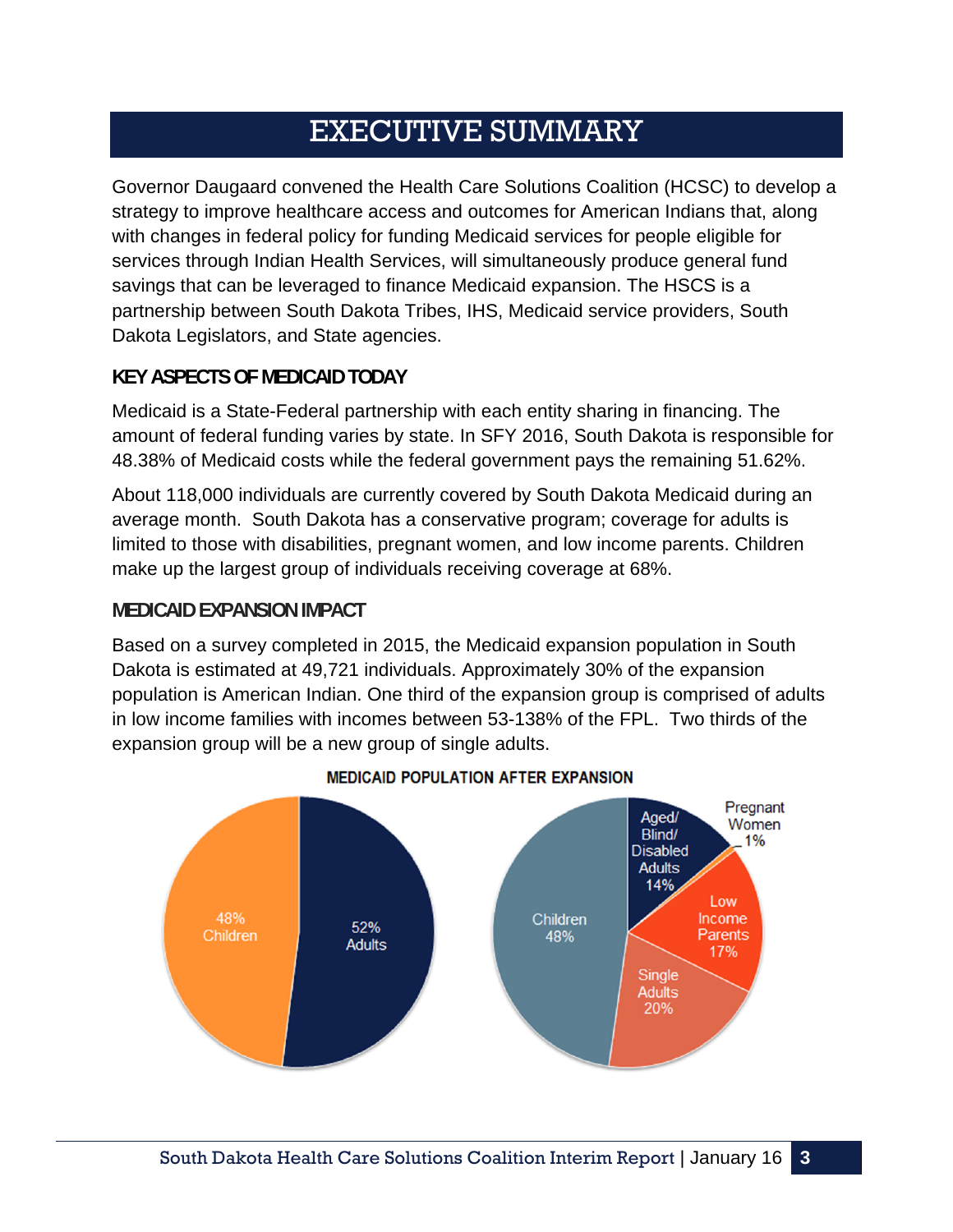### **INDIAN HEALTH SERVICE (IHS) AND MEDICAID**

American Indians comprise approximately 35% of South Dakota's Medicaid population. This has significant financial implications for Medicaid as services provided directly by IHS are eligible for 100% Federal Financial Participation (FFP). However, services provided to Medicaid-eligible American Indians outside of IHS do not receive 100% federal funding. Instead, South Dakota Medicaid must pay for these services at the regular federal match rate.

During State Fiscal Year (SFY) 2015, South Dakota's Medicaid program expended \$208.2 million for healthcare services for individuals eligible for both IHS and Medicaid. Of that total, \$69.2 million was for services provided directly by IHS and paid with100% federal funds. The remaining \$139 million was paid at the state's regular federal match rate, or \$67 million general funds and \$72 million federal funds.

South Dakota has long argued that services for individuals eligible for both Medicaid and IHS should be eligible for 100% federal funding whether provided directly through IHS or by non-IHS providers.

#### **MEDICAID EXPANSION IN SOUTH DAKOTA**

States have the option to expand Medicaid coverage to adults with incomes up to 138% of the Federal Poverty Level. One of the key features of Medicaid expansion is that the federal government pays most of the costs of expansion. States must pay 10% of total costs starting in State Fiscal Year 2021 and thereafter, per federal regulations in 42 CFR 433.10.



\* Note: 90% is the FMAP for all fiscal years following SFY2021

# **CONSERVATIVE BUDGET PROJECTIONS**

The estimates used in Governor Daugaard's SFY17 budget proposal include a number of conservative assumptions as a way to mitigate financial risk. South Dakota looked to the experience of other states to inform assumptions: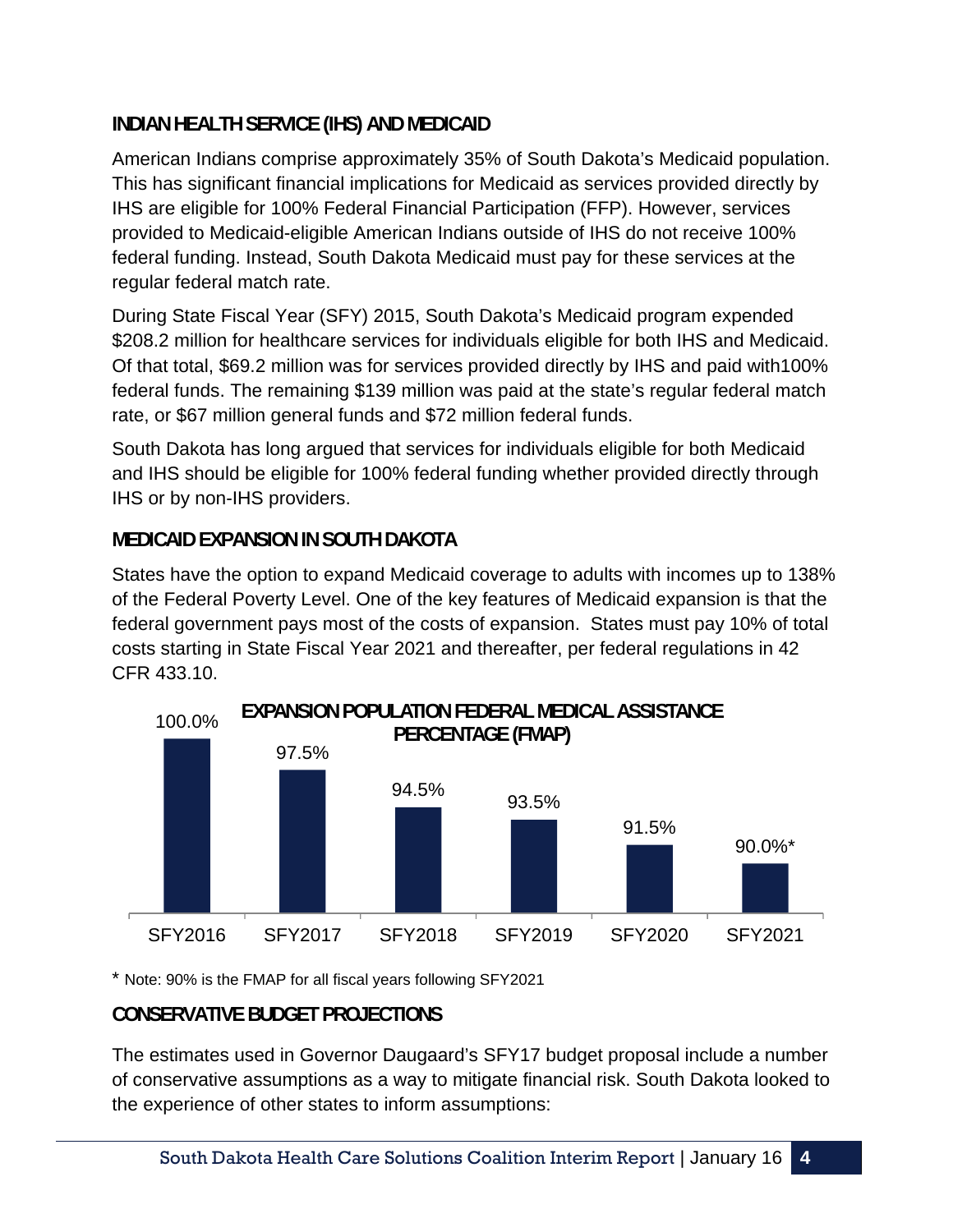- Estimates assume 54,693 eligible individuals, a 10% increase over the 2015 survey of 49,721;
- Projects the average cost per Medicaid Eligible to be \$7,744 in SFY 2017 with an annual increase of 5%. This rate is based on the actual cost for Low Income Family (LIF) members in SFY 2015 plus 20%;
- **Projects administrative expenditures will increase by 5% and require DSS to hire** an additional 55 employees;
- No consideration for 100% FFP for American Indians eligible for IHS; estimated to be up to \$15 million per year.

Without taking into consideration economic impact to tax revenue, estimated at \$8.6 million for 2021, South Dakota will need \$57 million by 2021 in order to fully fund Medicaid expansion.



# **PROJECTED MEDICAID EXPANSION COSTS, SFY 2017- 2021**

# **SOUTH DAKOTA MEDICAID EXPANSION CONCEPT PAPER**

In early 2015, legislators, state officials, and health care providers saw an opportunity to leverage more federal funding for American Indian health care in South Dakota if the current CMS interpretation of services "received through" IHS could be expanded to include services provided by non-IHS providers. State savings from increased FFP could help defray the costs to expand Medicaid. After engaging in discussions with the Centers for Medicaid and Medicare Services (CMS), South Dakota submitted a Concept Paper to CMS with a proposal to provide better health care access to American Indians eligible for IHS, improve health outcomes for American Indians eligible for Medicaid, and increase access to health care for the entire expansion population in South Dakota.

In October 2015, CMS released a white paper proposing to update policy on funding services provided to Medicaid eligible American Indians and Alaskan Natives (AI/AN). Under CMS's proposed policy change, more services would be eligible for 100% federal